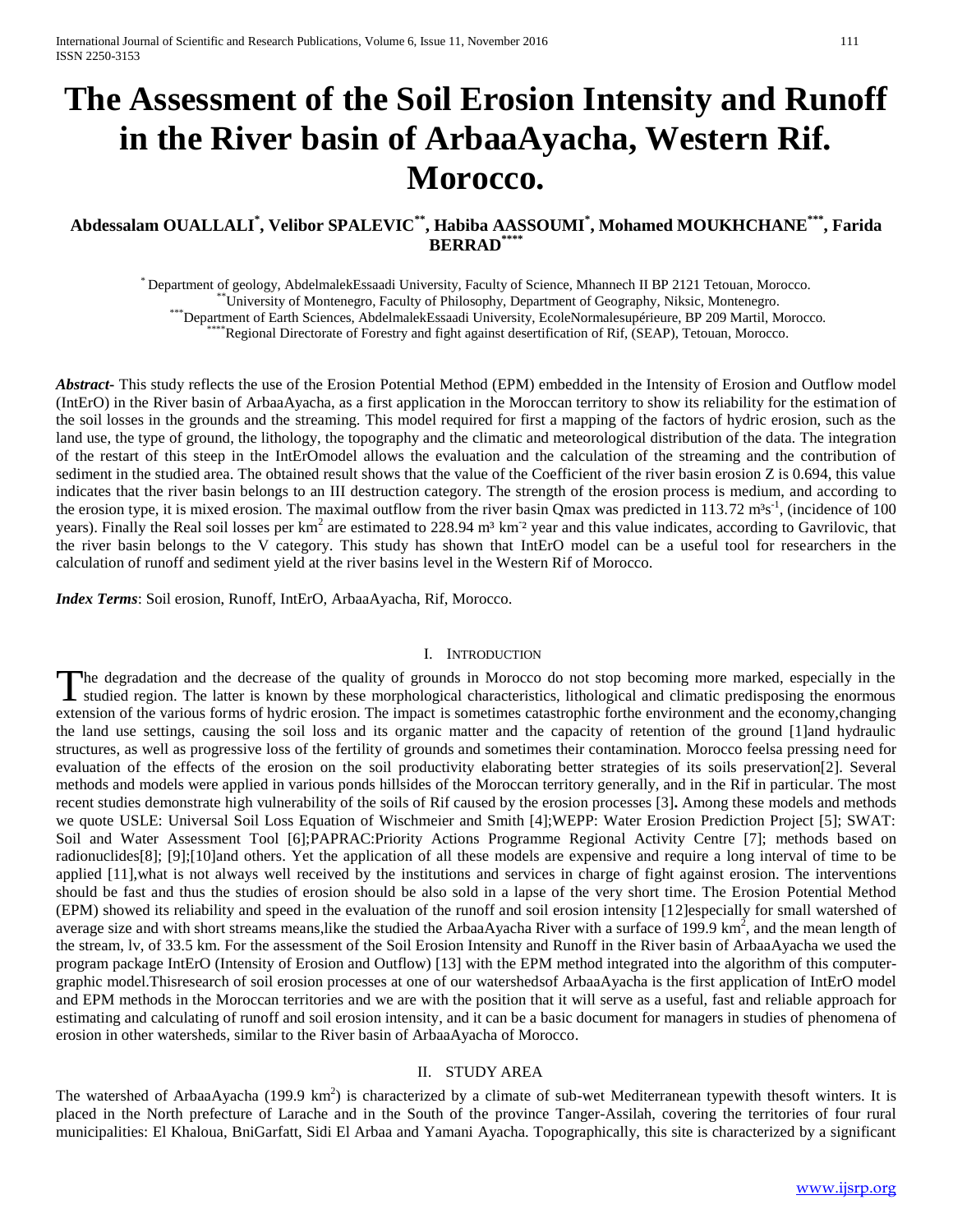altitudinal variation, ranging from 6 m at the outlet to 549 m on the highest peak (Fig.1). Two altitudinal classes [50-100], [100-150] covering 64% of the studied area reflecting its hilly character [14]. Lithologicaly, the central part of this area characterized mainly Cretaceous Marl Habt, OligomioceneSandstones and White Marl Eocene Flint. There are also Soltano-RharbienBenches and TensiftiensTerraces. Numidian and Aquitanian Sandstones and Marl and Limestone-Shale Unit of Tangier are occupying 5% of the studied area,while the sandy downstream region is dominated by Villafranchian's accumulations [15].



Figure 1**:** Location and elevation map of Arbaa Ayacha watershed

# III. MATERIALS AND METHODS

The IntErO model applied in this study was applied for the first time in Montenegro of the North-eastern MediterraneanRegion [16]. The validation was followed upon a series of the observations and measured sediment yield values from the Potpec accumulation on the river Lim on 1999 and 2011 in PolimljeRegion [13].The author integrated the EPM method in the algorithm of the computergraphic modelIntErO(Intensity of Erosion and Outflow). The applied methodology rests on two important axes. The first step consists of the collection of the data needed for the database and includes the physico-geographical, topographic, climatic and biological inputs, considered as major factors needed for the assessment of the phenomenon of hydric erosion. The second step is based on the integration of this database in the algorithm of the IntErOmodel.

## *A. Data resources*

- Topographical map used to develop a DTM 25m of resolution consist of the following parameters: River Basin areas (F);Watershed Line Length - Perimeter (O); Area of the Larger part of the River Basin (Fv); Area of the Smaller part of the River Basin (Fm); Natural length of the main watercourse (Lv); Length of the contours (liz); Areas and surfaces between neighboring contours (fiz).

- Geological mapof the Rif with the scale of 1: 500.000 [18]for categorizingwater permeability of the studied River basin.

- Pedological map, prepared by Inypsa [19], used for categorization of the River basin on types of soil products and related types. Furthermore, we used the results of the project of agricultural development in Tangier-Tetouan, supplemented by field research on the preparation of the soil map of the area of Tangier [20].

- Cadaster data for the analyses of the land use, including the remote sensing data for mapping current vegetation cover factor. Landsat 8 satellite images determined the land use in the study area.

- Meteorological data allows the obtaining of the climatic data such as the Torrential Rain Height (**hb**, in mm), the Maximum value of Daily maximum of all months of years, the Mean Annual Air Temperature (**t0**, in °C) and the Mean annual precipitation (**H year**, in mm).

# *B. Soil loss model application*

The parameters taken into account by the IntErOmodel for the calculation of the annual soil loss are summarized in the following equations [21]: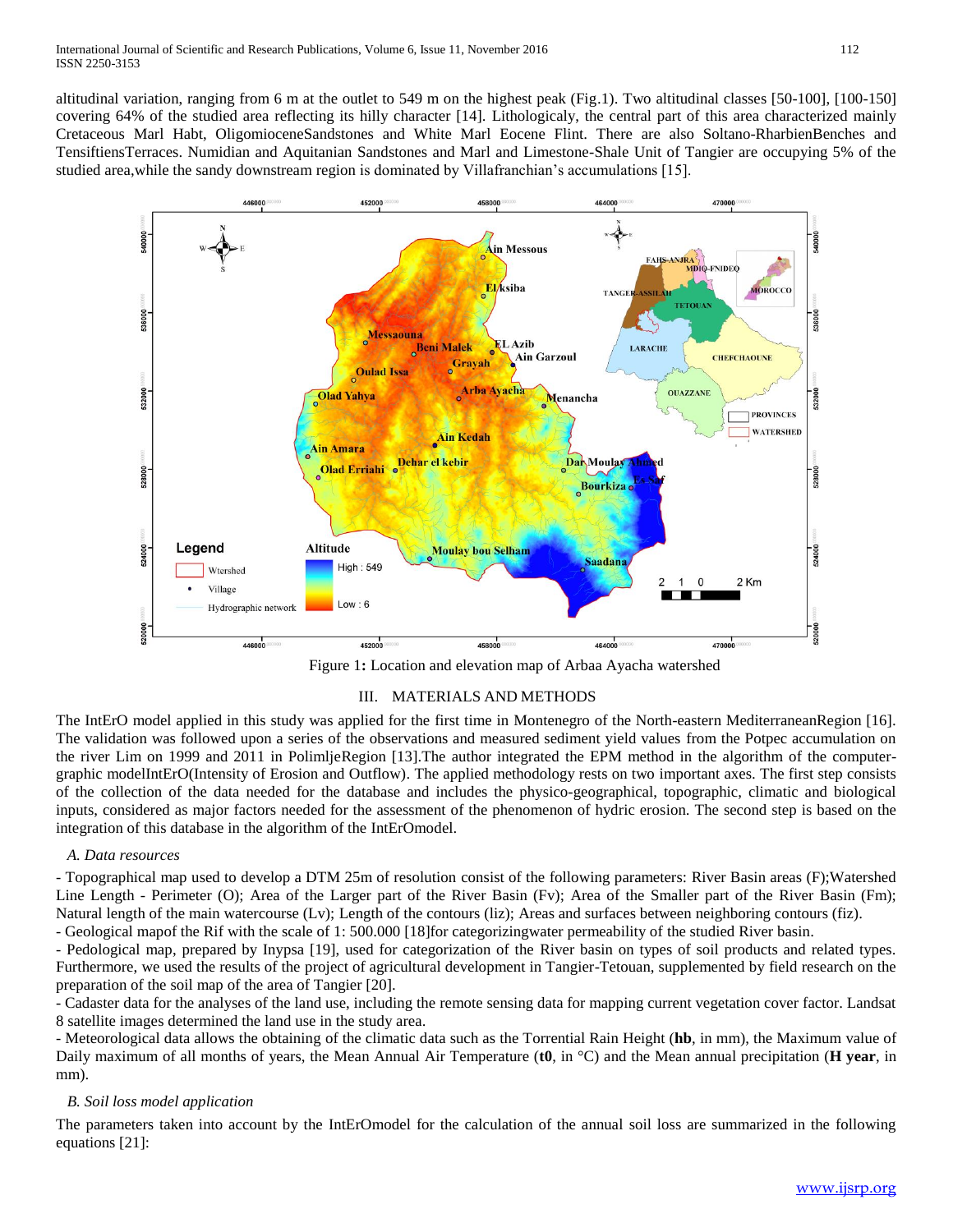International Journal of Scientific and Research Publications, Volume 6, Issue 11, November 2016 113 ISSN 2250-3153

W year = T × Hyear × 
$$
\pi
$$
 ×  $\sqrt{Z3}$  × F

where:

**Wyear** is the total annual erosion in  $m^3$ year<sup>-1</sup>; **T** is the temperature coefficient; **Hyear** is the average yearly precipitation in mm;  $\mathbf{F}$  is the watershed area in  $\text{km}^2$ ; **Z** is the erosion coefficient.

where:

 $Z = Y \times X \times (Ø + \sqrt{I})$ 

where:

**Y** is Soil erodibility coefficient; **X** is Soil protection coefficient; **Ø** is Erosion development coefficient.

The actual sediment yield was calculated as follows:

Gyear = W year  $\times$  Ru

where:

**Gyear** is the actual sediment yield in  $m^3$ year<sup>-1</sup>; **Wyear** is the total annual erosion in  $m^3$ year<sup>-1</sup>; **Ru** is sediment delivery ratio

where:

$$
Ru = \frac{(\sqrt{0. D})}{0.2.(L + 10)}
$$

where:

**O** is perimeter of the watershed in km; **D** is the average difference of elevation of the watershed in km;

**L** is length of the catchment in km.

#### IV. RESULTS AND DISCUSSION

#### *1.Physical-geographical characteristics*

The study area is located in an attitudinal variation from 6 m.a.s.l. downstream (Hmin) until the highest point of the basin upstream, 549 m.a.s.l. (Hmax). The average river basin altitude, Hsr, is 108.38 m; and the average elevation difference of the river basin, D, is 102.38 m. The DTM allows the realization of the slopes map with the ascendancy of the class (3-12%), which covered 44% of the theritory of the studied area.The values of the maximal slopes are in the Southwest part; the lower's slopes are recorded in the center and towards the Northeast of the studied site. The IntErOmodel calculates successively the average river basin decline, Isr, which equals to 15.19%. The value of 15.19% indicates that in the river basin prevail medium inclined slopes.

#### *2. Climatic characteristics*

The climate of the watershed of WadiArbaaAyacha is Mediterranean with Atlantic influence. The average annual air temperature, t0, is 17.85°C, hence the average annual precipitation, Hyear, is 726.67mm. This value is obtained by calculating the monthly and annual averages available in the meteorological station ArbaaAyachafor the period between 1983 and 2016. The volume of the torrent rain,hb, corresponds to the maximum value of each month for the entire period considered (1983-2016) and it is estimated on 60.34 mm. The classification of Strahler [22] allows describing clearly the development of the drainage system of the upstream basin downstream, it shows that it is in order 5, and obtaining permits the total length of the main watercourse with tributaries of I and II class ΣL witch equal 196.48 km.

#### *3. The geological structure and soil characteristics*

The lithology and the soil types are two essential factors for the generation of the erosive process. The methodology used in this study allows the exploitation of lithological and soil data for the calculation of the parameter, Y, calculated on 1.5, which is the reciprocal value of the soil resistance to erosion; the numeral equivalents of visible and clearly exposed erosion process, φ, is calculated on 0.17. The degree of the rocks permeability fp, fppand f0 is presented at the Figure 2; the most of the study area is occupied by medium permeable rocks.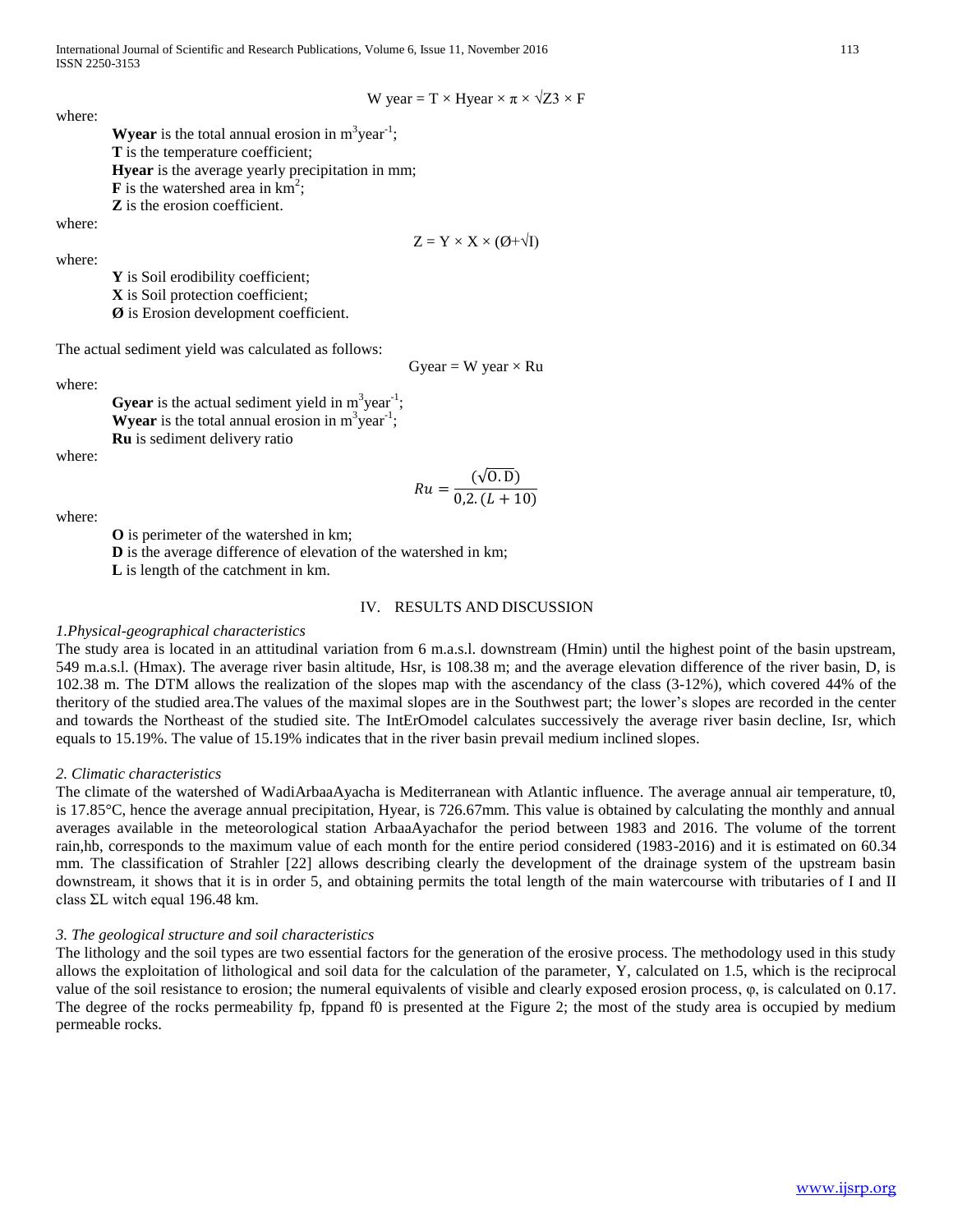

## *4. Vegetation and land use*

The data obtained from the operation of the satellite image Landsat 8 combined with field observations, designed for various types of land use, are processed by the IntErOmodel for characterizingthe runoff. The results shown that the coefficient of the river basin planning of the watershed ArbaaAyacha,Xa,is 0.83. The studied rea is covered by the arrable land, but also with the degraded scrub and bare land (Table 1), while 20% surface is under degraded forest. The dense vegetation that holds the soil and dissipates the energy of rainfall is very limited in the study area. Consequently, grounds are exposed to the erosive risks and soil erosion is quickly degrading the cultivated land.

Table 1:Land use types at the studied River basin of ArbaaAyacha

| Plough-lands             | 74%   |
|--------------------------|-------|
| Degraded forests         | 20%   |
| Orchards and vineyards   | 2%    |
| Bare lands               | 2%    |
| Mountain pastures        | $1\%$ |
| Well-constituted forests | 1%    |
|                          |       |

## *5. Soil erosion and runoff characteristics*

The watershed of the river ArbaaAyacha is a favorable environment for development of different forms of water erosion. Indeed, the hydrological behavior of the basin, combined with its lithology, allows the gullies to turn into deep ravines gradually as the water collects downstream. Sheet erosion is predominant while bank undercutting, solifluxion and landslides are too limited (Figure 3).



Figure 3: percentage of the forms of erosion in the watershed Arbaa Ayacha.

For calculation of the soil erosion intensity and the maximum outflow, all data listed above are furthermore processed by the IntErOprogram: topographic, climatic, hydrological, biological, geological and soils; and presented at the Table 2 and 3.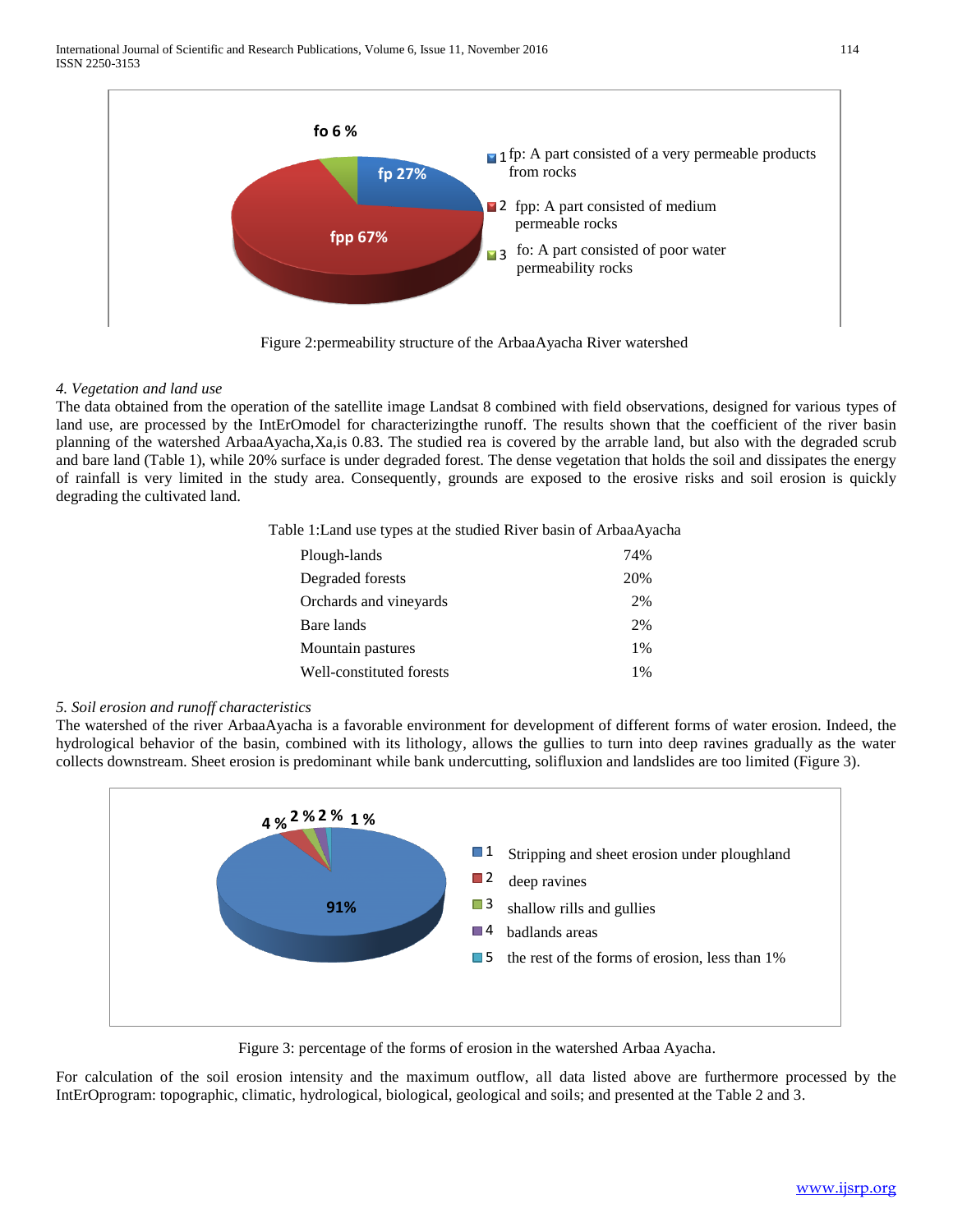| <b>River basin area</b>                                                                    | $\mathbf{F}$   | 199.9  | km <sup>2</sup> |
|--------------------------------------------------------------------------------------------|----------------|--------|-----------------|
| The length of the watershed                                                                | $\Omega$       | 73.8   | km              |
| Natural length of the main watercourse                                                     | Lv             | 33.48  | km              |
| The shortest distance between the fountainhead and mouth                                   | Lm             | 19.66  | km              |
| The total length of the main watercourse with tributaries of I and II class                | $\Sigma L$     | 196.48 | km              |
| River basin length measured by a series of parallel lines                                  | Lb             | 22.7   | km              |
| The area of the bigger river basin part                                                    | Fv             | 189.7  | km <sup>2</sup> |
| The area of the smaller river basin part                                                   | Fm             | 10.2   | km <sup>2</sup> |
| Altitude of the first contour line                                                         | h <sub>0</sub> | 50     | m               |
| Equidistance                                                                               | $\Delta h$     | 50     | m               |
| The lowest river basin elevation                                                           | Hmin           | 6      | m               |
| The highest river basin elevation                                                          | Hmax 549       |        | m               |
| A part of the river basin consisted of a very permeable products from rocks                | fp             | 0.27   |                 |
| A part of the river basin area consisted of medium permeable rocks                         | fpp            | 0.67   |                 |
| A part of the river basin consisted of poor water permeability rocks                       | fo             | 0.06   |                 |
| A part of the river basin under forests                                                    | $f\tilde{s}$   | 0.21   |                 |
| A part of the river basin under grass, meadows, pastures and orchards                      | ft             | 0.03   |                 |
| A part of the river basin under bare land, plough-land and ground without grass vegetation | fg             | 0.76   |                 |
| The volume of the torrent rain                                                             | hb             | 60.34  | mm              |
| Incidence                                                                                  | Up             | 100    | years           |
| Average annual air temperature                                                             | t0             | 17.85  | $\rm ^{\circ}C$ |
| Average annual precipitation                                                               | Hyr            | 726.67 | mm              |
| Types of soil products and related types                                                   | Y              | 1.5    |                 |
| River basin planning, coefficient of the river basin planning                              | Xa             | 0.83   |                 |
| Numeral equivalents of visible and clearly exposed erosion process                         | $\varphi$      | 0.17   |                 |

Table 2: Part of the IntErO report for the Arbaa Ayacha River Basin - Inputs.

**Table 3:**Part of the IntErO report for the Arbaa Ayacha River Basin - Results.

| Coefficient of the river basin form                           | A              | 0.43     |   |
|---------------------------------------------------------------|----------------|----------|---|
| Coefficient of the watershed development                      | m              | 0.67     |   |
| Average river basin width                                     | B              | 8.81 km  |   |
| (A)symmetry of the river basin                                | a              | 1.80     |   |
| Density of the river network of the basin                     | G              | 0.98     |   |
| Coefficient of the river basin tortuousness                   | K              | 1.70     |   |
| Average river basin altitude                                  | <b>Hsr</b>     | 108.38 m |   |
| Average elevation difference of the river basin               | D              | 102.38 m |   |
| Average river basin decline                                   | <b>Isr</b>     | 15.19 %  |   |
| The height of the local erosion base of the river basin       | Hleb           | 543.00 m |   |
| Coefficient of the erosion energy of the river basin's relief | Er             | 45.97    |   |
| Coefficient of the region's permeability                      | S <sub>1</sub> | 0.64     |   |
| Coefficient of the vegetation cover                           | S <sub>2</sub> | 0.91     |   |
| Analytical presentation of the water retention in inflow      | W              | 0.7203   | m |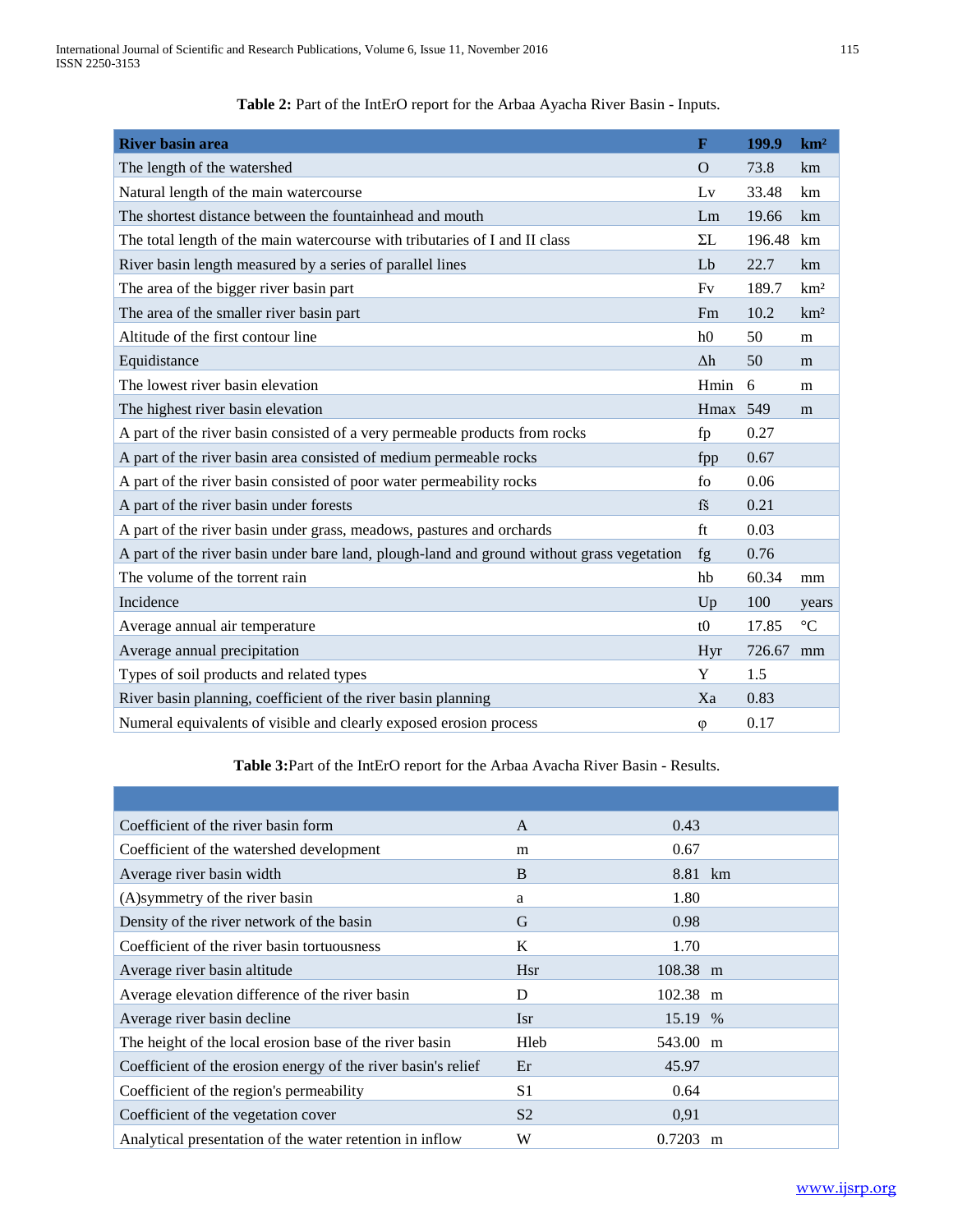| Energetic potential of water flow during torrent rains | $2gDF^{\prime\prime}/2$ |                               | 633.68 m km s                                |
|--------------------------------------------------------|-------------------------|-------------------------------|----------------------------------------------|
| Maximal outflow from the river basin                   | Omax                    | $113.72 \text{ m}^3\text{/s}$ |                                              |
| Temperature coefficient of the region                  | T                       | 1.37                          |                                              |
| Coefficient of the river basin erosion                 | Z                       | 0.694                         |                                              |
| Production of erosion material in the river basin      | W year                  |                               | 361948 $m^3$ year <sup>-1</sup>              |
| Coefficient of the deposit retention                   | Ru                      | 0.126                         |                                              |
| Real soil losses per year                              | G year                  |                               | 45764 $m^3$ year <sup>-1</sup>               |
| Real soil losses per km <sup>2</sup> per year          | G year km <sup>-2</sup> |                               | 229 $m^3$ km <sup>2</sup> year <sup>-1</sup> |

The Result (Table 3) shows that, the coefficient of the river basin form, A, is 0.43 and the coefficient of the watershed development, m, is 0.67; the average river basin width, B, is 8.81 km. The (A)symmetry of the watershed a is equal to 1.83 and this value indicates that there is a reduced possibility for large flood waves to appear.

The Density of the river network of the basin, G, is calculated on 0.98 and this value indicates there is medium density of the hydrographic network. The average river basin decline, I sr, is equal to 15.19. It indicates that in the river basin prevail medium inclined slopes. The maximal outflow from the river basin, Q max, is estimated at 113.72 and the Coefficient of the deposit retention, Ru, equal to 0.126. The Coefficient of the river basin erosion is equal to 0.694 and this value indicates that the river basin belongs to III destruction category. The strength of the erosion process is medium, and according to the erosion type, it is mixed erosion. Finally, the Sediment yield at the catchment outlet, G year, was calculated on 45764.35 m<sup>3</sup> year<sup>-1</sup>, while the specific sediment yield Gyear km<sup>-2</sup> is 228.94 m<sup>3</sup> km<sup>2</sup> year<sup>-1</sup>. This value indicates, according to Gavrilovicclasification, that the River basin belongs to the fifth category region of erosion.

This methodology is in use in various watersheds all over the World. We quote here: Bosnia & Herzegovina, Bulgaria, Brazil, Croatia, Czech Republic, Italy, Montenegro, Macedonia, Serbia and Slovenia [23]. In Montenegro have been successfully used in the Region of Polimlje [24], [25] [26] [27] [28] [29] [30] [32] [33], and In Iran have been successfully used in the regions of Chamgardalan, Kasilian, Kermanshah, Razavi Khorasan [34]; [35]; [36]; [37]; [38]; [39]; [40]; [41]; [42]; [43]; [44] and other regions. The results obtained by our researcher's team we comparedwith the results of some watersheds of Montenegro, as one of the Northeastern Mediterranean Countries.The values at the AyachaArbaa catchment are very similar to the results of the Adriatic watersheds of Montenegro [31], but different if we compare the results with the North Montenegrin River basins of the Black Sea Watershed [24],  $[25]$   $[26]$   $[27]$   $[28]$   $[29]$   $[30]$   $[31]$   $[32]$ , due to the different characteristics of the two areas, mainly the type of land use, climate, rocks permeability, vegetation and topography.

## V. CONCLUSION

The climate, topography, geology, soil types and land use are the main factors that are defining the forms of the erosion process and runoff in the watershed ArbaaAyacha. The Maximal outflow in the river basin, Qmax, was calculated on 113.72  $m^3s^{-1}$ ; the strength of the erosion process is medium, and the erosion type is mixed erosion. The calculated specific soil losses (per  $km<sup>2</sup>$ ) were 228.94  $m<sup>3</sup>$  per year. This study demonstrate the efficiency of the IntErOmodel application, as a good and useful tool for the establishment of the databases of watersheds according to the biological, topographic, climatic characteristics.It may help to better understandingof the hydrological behavior of the river basins. It is an efficient and a reliable tool in the modelling of the state of the runoff and soil erosion rate processes and sediment yields.

#### ACKNOWLEDGMENT

We would especially like to thank and express our appreciation to the staff of the DREFLCD-SEAP Rif, for the comments and discussions successful that helped improve this work.

#### **REFERENCES**

- [4] Wischmeier,H., & Smith, D.,(1978). Predictingrainfall erosion losses. A guide to conservation planning. USDA Handbook N° 537. 58 p.
- [5] Flanagan, D.C., Nearing, M.A., (1995).USDA-Water Erosion Prediction project: Hill slope profile and watershed model documentation, NSERLR eportno. 10, USDA-ARS *National Soil Erosion ResearchLaboratory*, West Lafayette, IN47097-1196.
- [6] Arnold, J. G., R. Srinivasan, R. S. Muttiah, and J. R. Williams. (1998). Large-area hydrologic modeling and assessment: Part I. Model development. J*. American Water Resour. Assoc*. 34(1): 73-89.

<sup>[1]</sup> Boukrim, S., Abderrahim , Lahrach., Abdelbasset, Midaoui., Faiza, Benjelloun., Mohammed, Benabdelhadi. et al. (2016): Cartographie De L'erosion Qualitative Des Sols Du Bassin Versant De L'aoudour (Rif-Maroc), *European Scientific Journal* vol.12, No.11 pg 2.

<sup>[2]</sup> Chikhaoui, M., Naimi., *IAV Hassan II, DRNE*. 12 (2011) 149-150.

<sup>[3]</sup> Tahiri, M., Tabyaoui, H., Tahiri, A., El Hadi, H., El Hammichi, F. and Achab, M. (2016) Modelling Soil Erosion and Sedimentation in the Oued Haricha Sub-Basin (Tahaddart Watershed, Western Rif, Morocco): Risk Assessment. *Journal of Geoscience and Environment Protection*, 4, 107-119.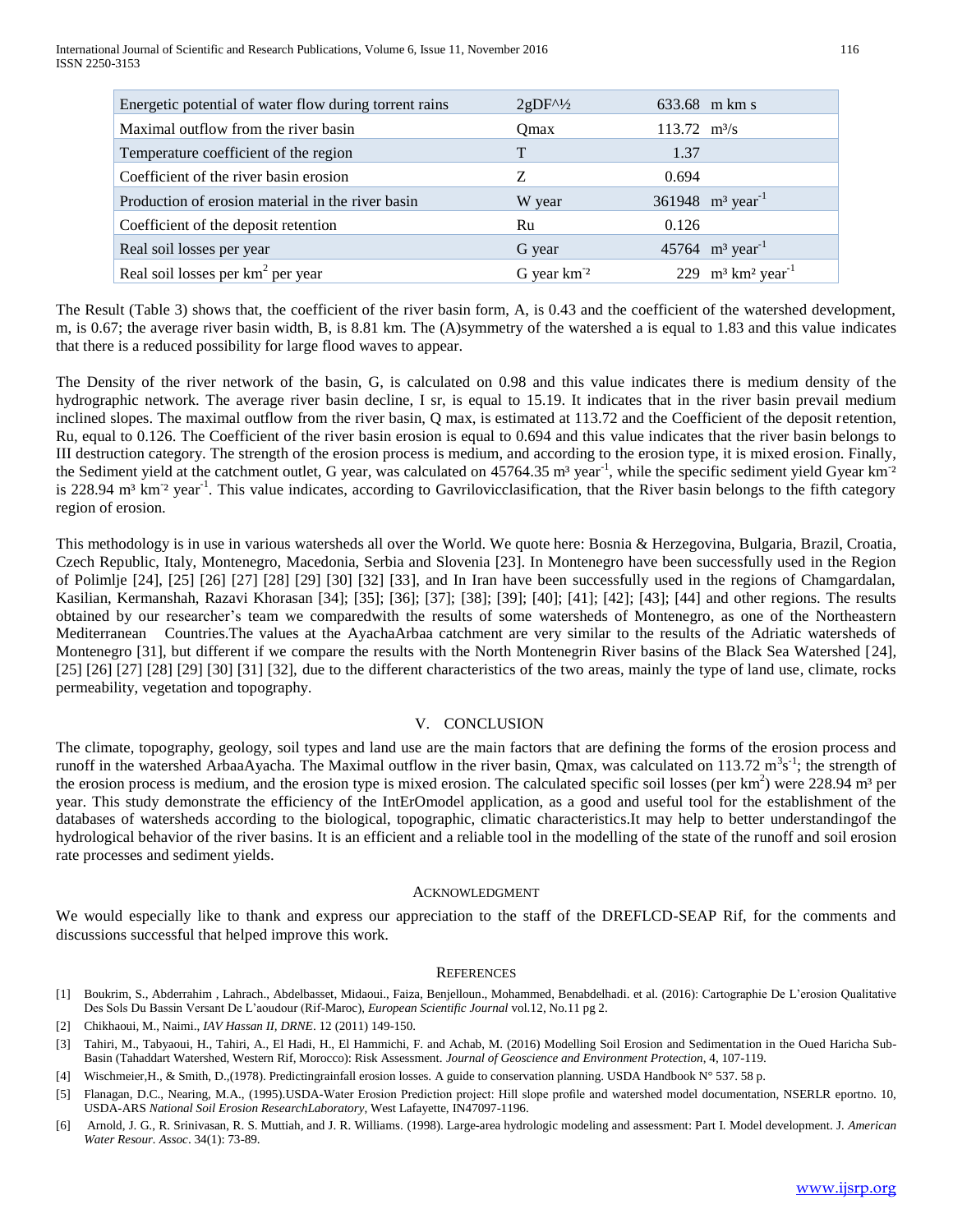- [7] PAP/RAC.,(1997). Guidelines for mapping and measurement of rainfall-induced erosion processes in the Mediterranean coastal areas. PAP-8/PP/GL.1. Split, Priority Actions Programme Regional Activity Centre (PAM/PNUE), in collaboration with FAO, pp xii+72.
- [8] Bunzll, K.,& Kracke, W., (1988): Cumulative deposition of 137Cs, 238Pu, 239+240Pu and 241 Am from global fallout in soils from forest, grassland and arable land in Bavaria. Jour Environ Radioactiv; 8, 114
- [9] Ritchie, J.C., Machenry, J.R. (1990): Application of radioactive fallout cesium-137 for measuring soil erosion and sediment accumulation rates and patterns: *A review. Jour Environ Qualit*; 19, 215-233.
- [10] Xinbao, Z., Walling., D.E., Mingy, F.,and Anbang, W. (2003): 210Pbex depth distribution in soil and calibration models for assessment of soil erosion rates from 210Pbex measurements. *Chinese journal* ; vol 48, n°8, 813-818.
- [11] Lionel, Mabit., Marc, R., Laverdière, Claude Bernard.,(2002). L'érosion hydrique: Méthodes et études de cas dans le Nord de la France. *Cahiers Agricultures* ; 11 : 195-206.
- [12] Tazioli, A., (2009): Evaluation of erosion in equipped basins: preliminary results of a comparison between the Gavrilovic model and direct measurements of sediment transport [electronic resource]. *Environmental Geology* 56, no. 5: 825-831.
- [13] Spalevic, V., (2011). Impact of land use on runoff and soil erosion in Polimlje. Doctoral thesis; p 1-260. Faculty of Agriculture of the University of Belgrade, Serbia.
- [14] Ouallali, A., Moukhchane, M., Aassoumi, H., Berrad, F. and Dakir, I. (2016) The Mapping of the Soils' Degradation State by Adaptation the PAP/RAC Guidelines in the Watershed of Wadi Arbaa Ayacha, Western Rif, Morocco. *Journal of Geoscience and Environment Protection*, 4, 77-88. [http://dx.doi.org/10.4236/gep.2016.47009.](http://dx.doi.org/10.4236/gep.2016.47009)
- [15] El gharbaoui, A. (1981) La Terre et l'Homme dans la Péninsule Tingitane. Essai sur l'Homme et le milieu naturel dans le Rif occidental. Travaux de l'Institut Scientifique, *Série géologie et géographie physique*, n°15, Rabat.
- [16] Gavrilovic, S. (1972): Inzenjering o bujicnim tokovima i eroziji. Izgradnja. Beograd. Fustic B., Spalevic V. (2000): Characteristics of erosion processes in the river basin of Daspic river. *Agriculture and Forestry*, Vol. 46. (1-2): 5-17, Podgorica.
- [17] Madureiraa, L., L. Nunesb, J. Borgesc., and A., Falcãod.,(2011).Assessing forest management strategies using a contingent valuation approach and advanced visualisation techniques: A Portuguese case study. *Journal of Forest Economics* 17(4): 399–414.
- [18] Inypsa.,(1987). Etude des sols au 1/100.000 (Editionau 1/50.000).Projet Intégré de développement Agricole de Tanger-Tétouan, Secteur de Tétouan. Inypsa Maroc, S.A. et Direction Provinciale de l'Agriculture de Tétouan.
- [19] Suter, G.,(1980). Carte géologique/structurale de la chaîne rifaine, échelle 1:500,000.- *Serv. Carte géol. Maroc* 245a/b.
- [20] Osrirhi, A., Eloumri, M., Moussadek, R., et al. (2007). Vocation agricole des terres de la province de Tanger-Rapport etcartes.Rapport. Institut National de la Recherche Agronomique.
- [21] Spalevic, V., Railic, B., Djekovic, V., Andjelkovic, A., and Curovic, M., (2014). Calculation of the Soil Erosion Intensity and Runoff of the Lapnjak watershed, Polimlje, Montenegro. *Agriculture and Forestry,* Vol. 60. Issue 2: 261- 271.
- [22] Strahler, A. N., (1957). Quantitative analysis of watershed geomorphology . *Am. Geophys. Union Trans*., 38(6), p. 913-920
- [23] Spalevic, V., Curovic, M., Simunic, I., Behzadfar, M, Tanaskovic, V., (2014). Land degradation, land use and soil erosion: the case of Montenegro. CIHEAM, The Watch Letter: Land Issues in the Mediterranean Countries Vol. 28, Issue 1: 58-62.
- [24] Spalevic, V., Radanovic, D., Behzadfar, M, Djekovic, V., Andjelkovic, A., Milosevic, N., (2014). Calculation of the sediment yield of the Trebacka Rijeka, Polimlje, Montenegro. *Agriculture and Forestry*, Vol. 60. Issue 1: 259-272.
- [25] Spalevic, V., Djurovic, N., Mijovic, S., Vukelic-Sutoska, M., Curovic, M., (2013). Soil Erosion Intensity and Runoff on the Djuricka River Basin (North of Montenegro). *Malaysian Journal of Soil Science*, Vol. 17: p.49-68. ISSN: 1394-7990.
- [26] Spalevic, V., Grbovic, K., Gligorevic, K., Curovic, M., and Billi, P., (2013). Calculation of runoff and soil erosion on the Tifran watershed, Polimlje, North-East of Montenegro. *Agriculture and Forestry*, Vol. 59, Issue 4: p.5-17.
- [27] Spalevic, V., Simunic, I., Vukelic-Sutoska, M., Uzen, N., Curovic, M., (2013). Prediction of the soil erosion intensity from the river basin Navotinski, Polimlje (Northeast Montenegro). *Agriculture and Forestry*, Vol. 59, Issue 2: p.9-20.
- [28] Spalevic, V., Curovic, M. Tanaskovik, V., Oljaca, M., Djurovic, N., (2013). The impact of land use on soil erosion and run-off in the Krivaja river basin in Montenegro. *The First International Symposium on Agricultural Engineering*, 4th - 6th October 2013, Belgrade–Zemun, Serbia, VI: 1-14.
- [29] Spalevic, V., Nyssen, J., Curovic, M., Lenaerts, T., Kerckhof, A., Annys, K. Van Den Branden, J., Frankl, A., (2013). The impact of land use on soil erosion in the river basin Boljanska rijeka in Мontenegro. *Proceeding "Agrosym 2013"*. Key note papers, p. 54-63.
- [30] Spalevic, V., Curovic, M., Uzen, N., Simunic, I., Vukelic-Shutoska, M., (2013). Calculation of soil erosion intensity and runoff in the river basin of Ljesnica, Northeast of Montenegro. In proceeding of the 24th *International Scientific-Expert Conference on Agriculture and Food Industry, Sarajevo*.
- [31] Spalevic, V., Čurović, M., Borota, D. and Fuštić, B., (2012). Soil erosion in the river basin Zeljeznica, area of Bar, Montenegro. *Agriculture and Forestry*, Vol. 54. (08) (1-4): p.5-24, Podgorica.
- [32] Spalevic, V., Mahoney, W., Djurovic, N., Üzen, N. and Curovic, M. (2012). Calculation of soil erosion intensity and maximum outflow from the Rovacki river basin, Montenegro. *Agriculture and Forestry*, Vol. 58. Issue 3: p.7-21.
- [33] Spalevic, V., Seker, G., Fustic, B., Ristic, R., Sekularac, G., (2003). Conditions of erosion of soil in the drainage basin of the Crepulja Lucka River. Natural and Socioeconomic effects of Erosion Control in Mountainous Regions, pp. 287-292, Banja Vrujci, Srbija.
- [34] Barovic, G., Leandro Naves Silva, M., Veloso Gomes Batista, P., Vujacic, D., Soares Souza, W., Cesar Avanzi, J., Behzadfar M., Spalevic, V. (2015). Estimation of sediment yield using theIntErOmodel in the S1-5 Watershed of the Shirindareh River Basin, Iran. *Agriculture and Forestry* 61(3): 233-243.
- [35] Behzadfar, M., Curovic, M., Simunic, I., Tanaskovik, V., Spalevic, V. (2015). Calculation of soil erosion intensity in the S5-2 Watershed of the Shirindareh River Basin, Iran. *International Conference on Soil, Tirana, Albania*; 4-7 May, 2015.
- [36] Behzadfar, M., Djurovic, N., Simunic, I., Filipovic, M. and Spalevic, V. (2014): Calculation of soil erosion intensity in the S1-6 Watershed of the Shirindareh River Basin, Iran. *International Scientific conference: Challenges in modern agricultural production*, December 11, 2014, Skopje, Macedonia.
- [37] Behzadfar, M. Tazioli, A., Vukelic-Shutoska, M., Simunic, I., and Spalevic, V. (2014). Calculation of sediment yield in the S1-1 Watershed, Shirindareh Watershed, Iran. *Agriculture and Forestry*, 60 (4): 207-216.
- [38] Sadeghi, S. H.,(2005). Semi-Detailed Technique for Soil Erosion Mapping Based on BLM and Satellite Image Applications. *J. Agric. Sci. Technol*. Vol. 7: 133- 142.
- [39] Sadeghi, H.,(1993). Comparison of some erosion potential and sediment yield assessment models in Ozon-Dareh sub-catchment. *Proceedings of the National Conference on Land Use Planning*, Tehran, Iran, pp. 41-75.